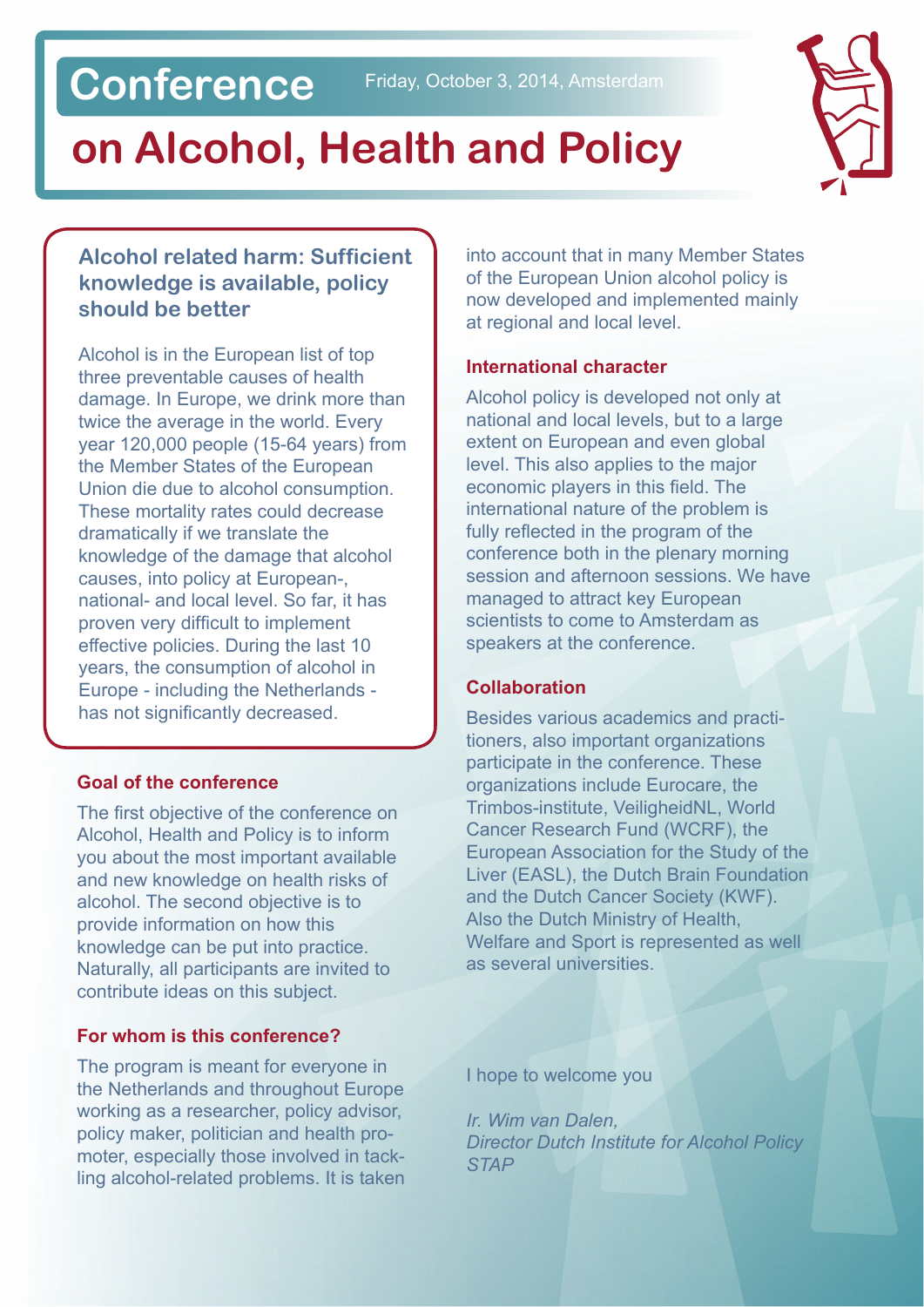# **Conference Alcohol, Health and Policy**

### **The effects of alcohol consumption on our health**

#### **Plenary morning program: 9.00 - 12.30**

| 8.30  | <b>Register</b>                                                                                                                                                                                                                                                                                                       |  |
|-------|-----------------------------------------------------------------------------------------------------------------------------------------------------------------------------------------------------------------------------------------------------------------------------------------------------------------------|--|
| 9.15  | Opening of the conference by the chairman Prof. Rutger Engels,<br>Director Trimbos-institute (The Netherlands).                                                                                                                                                                                                       |  |
| 9.30  | Morbidity and mortality due to alcohol consumption in Europe and in the Netherlands<br>Prof. Dr. Jürgen Rehm, director, Centre for Addiction and Mental Health (CAMH)<br>Toronto (Canada) and Technical University (TU) Dresden (Germany), Clinical Psychology &<br>Psychotherapy.<br><b>Presentation in English.</b> |  |
| 10:00 | Nature and extent of alcohol-related accidents and intoxications in the Netherlands<br>Dr. Ir. Marco Brugmans, director VeiligheidNL, Amsterdam                                                                                                                                                                       |  |
| 10.30 | The various alcohol-related diseases in a general hospital<br>Dr. Nick Sheron, hepatologist, Academic Hospital Southampton (UK).<br><b>Presentation in English</b>                                                                                                                                                    |  |
| 11.00 | Coffee break                                                                                                                                                                                                                                                                                                          |  |
| 11.30 | Alcohol and cancer: what is the current evidence?<br>Dr. Panagiota Mitrou, Head research department of the World Cancer Research<br>Fund International in London.<br><b>Presentation in English.</b>                                                                                                                  |  |
| 12.00 | Lessons from 20 years of European and Dutch alcohol policy<br>Prof. Dr. Peter Anderson, professor of Alcohol and Health at Maastricht University and<br>Newcastle University (UK).<br><b>Presentation in English.</b>                                                                                                 |  |
|       | Lunch break and information market: 12.30 - 13.30                                                                                                                                                                                                                                                                     |  |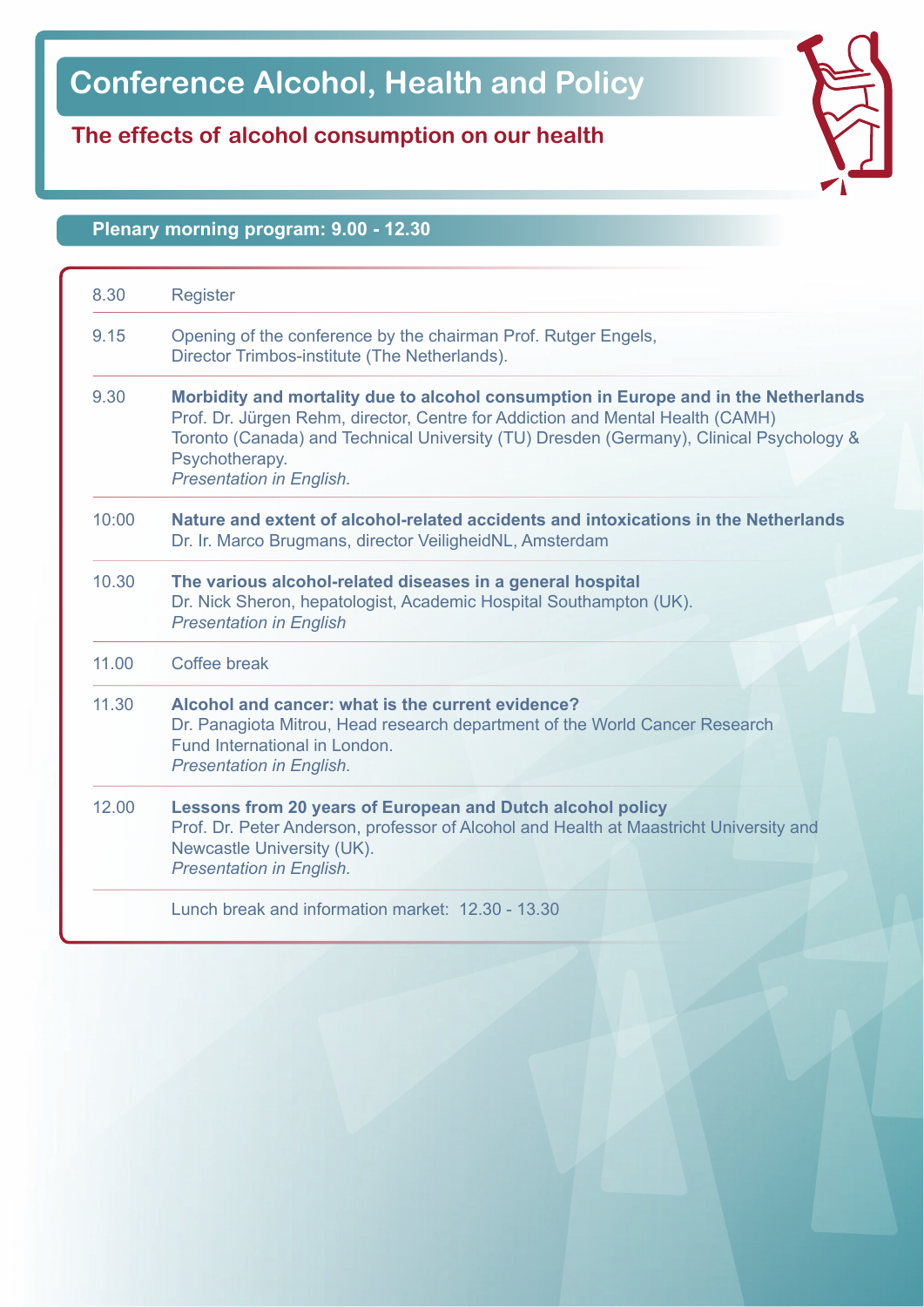# **Conference Alcohol, Health and Policy**

## **Policy to practice : 4 sessions**

### **Afternoon program: 13.30 – 15.00**

| Session 1: | Effective mechanism of behavior change of harmful drinkers                                                                                                                                                   |
|------------|--------------------------------------------------------------------------------------------------------------------------------------------------------------------------------------------------------------|
|            | Laurent Castera, European Association for the Study of the Liver (EASL):<br>Effective treatment of alcohol related liver diseases in the clinical setting.<br><b>Presentation in English.</b>                |
|            | Reinout Wiers, professor at the University of Amsterdam:                                                                                                                                                     |
|            | New vision on addiction: removing the myths around addiction resulting in guidelines<br>for low-risk drinking.                                                                                               |
|            | Gerard Schippers, em. professor at the University of Amsterdam:                                                                                                                                              |
|            | How to motivate people in changing drinking habits: the principles of<br>motivational interviewing.                                                                                                          |
| Session 2: | <b>Effective interventions in local alcohol policy</b>                                                                                                                                                       |
|            | <b>Ninette van Hasselt, Trimbos-institute:</b>                                                                                                                                                               |
|            | What interventions are effective for parents of adolescents?<br>Dénis Wiering, program-manager Municipality of Rotterdam:                                                                                    |
|            | What elements make a municipal alcohol policy effective?<br>Mark Worthington, Team Leader enforcement, police Northamptonshire (UK):                                                                         |
|            | Effective enforcement of age limits based on the use of underage mystery shoppers<br>and enforcement of over serving.<br><b>Presentation in English.</b>                                                     |
|            |                                                                                                                                                                                                              |
| Session 3: | <b>Effective interventions for national and European alcohol policy</b>                                                                                                                                      |
|            | Jonathan Gornall, UK-based freelance journalist:<br>The principle of the Minimal Unit Pricing and the struggle in the UK with the<br>government and the alcohol industry.<br><b>Presentation in English.</b> |
|            | Avalon de Bruijn, Dutch Institute for Alcohol Policy STAP:<br>The impact of alcohol marketing on young drinkers and the political lobby for<br>marketing restrictions.                                       |
|            | <b>Presentation in English.</b>                                                                                                                                                                              |
|            | Aleksandra Kaczmarek, Eurocare, Brussels:                                                                                                                                                                    |
|            | Alcohol labelling - a missing link in consumer information.                                                                                                                                                  |
|            | <b>Presentation in English.</b>                                                                                                                                                                              |
| Session 4: | How to obtain support for public alcohol policy                                                                                                                                                              |
|            | Peter Leeflang, Ministry of Health, Welfare and Sport:                                                                                                                                                       |
|            | Strategy and results of the nationwide NIX18 campaign.<br>Riekie van Nies, Dutch Brain Foundation & Jurriaan Witteman, Dutch Institute for                                                                   |
|            | <b>Alcohol Policy STAP:</b>                                                                                                                                                                                  |
|            | How to communicate the newest knowledge about the impact of binge drinking on                                                                                                                                |
|            | the young brain?                                                                                                                                                                                             |
|            | Lieke van Mourik, KWF Dutch Cancer Society:<br>How to communicate sensitive information about the relationship between eating                                                                                |
|            | too much, smoking, drinking and cancer?                                                                                                                                                                      |
|            | Coffee break and information market: 15.00 - 15.30                                                                                                                                                           |